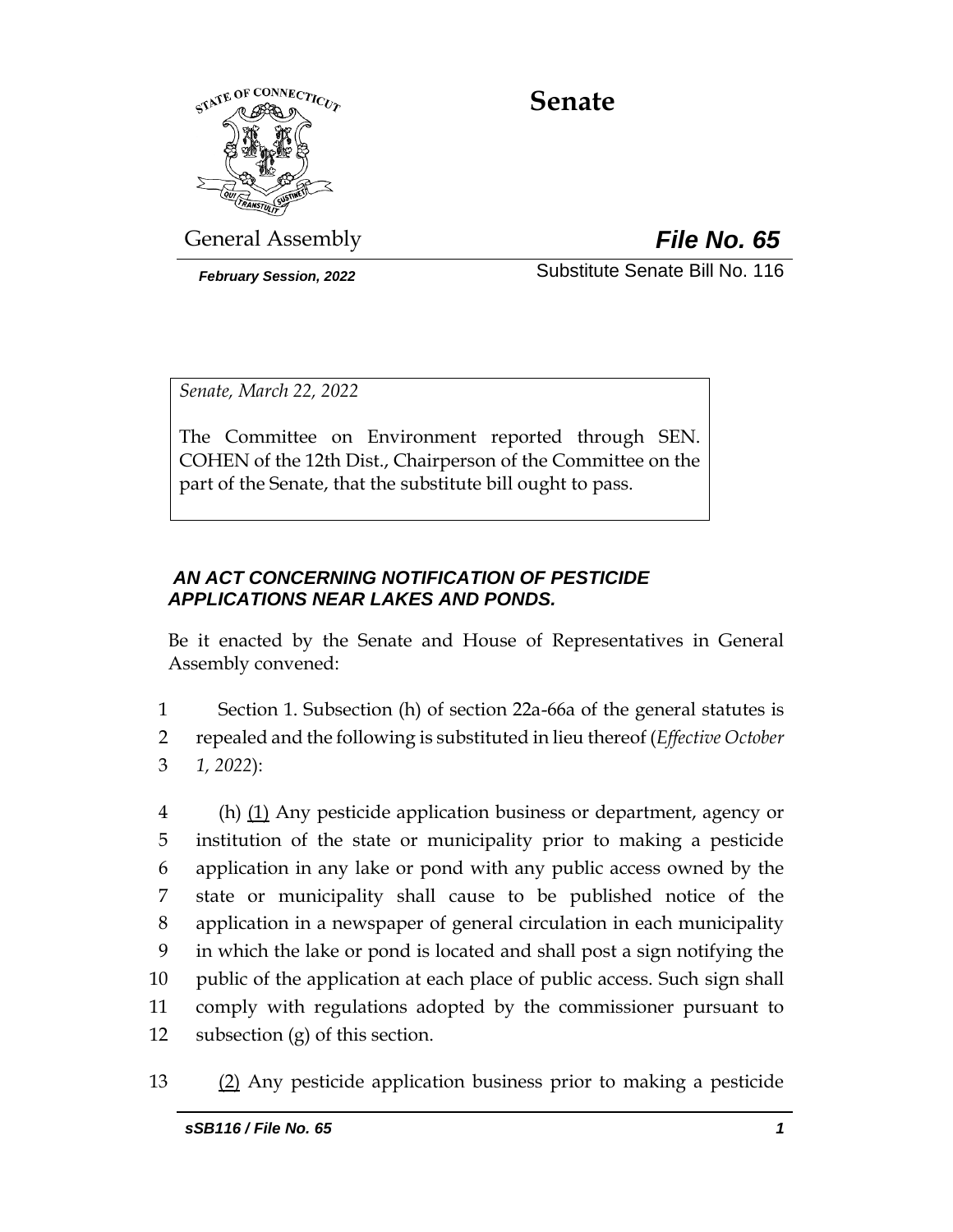application on any private lake or pond with more than one owner of shoreline property shall **[**cause to be published notice of such application in a newspaper of general circulation in each municipality in which the lake or pond is located.**]** provide notice of the time and 18 date of the application to any owner of such shoreline property that abuts the lake or pond to be treated. A pesticide application business shall make not less than two attempts to notify any such owner. Such attempts shall be made as early as practicable but not later than twenty- four hours before the application. Notice shall be made either by personal notification or by leaving a conspicuous notice on an entry door of the home located on such abutting property. If attempts at notification by the applicator fail, an emergency application is necessary or best management practices of integrated pest management, as defined in section 22-11a, recommend an immediate pesticide application to reduce the amount of pesticides that would otherwise be necessary, the applicator shall attempt to notify each such owner in person immediately prior to the application. Any person who provides notice of an aircraft application of a pesticide pursuant to regulations adopted under section 22a-66 shall not be required to provide notice under this subdivision.

 (3) The Department of Energy and Environmental Protection shall provide any public official who makes inquiry concerning any application scheduled or made pursuant to this section with any and all information known to the department concerning such scheduled or

made application.

| This act shall take effect as follows and shall amend the following |  |
|---------------------------------------------------------------------|--|
| sections:                                                           |  |
|                                                                     |  |

| Section 1 | $\vert$ October 1, 2022 | $  22a - 66a(h)$ |
|-----------|-------------------------|------------------|
|-----------|-------------------------|------------------|

# *ENV Joint Favorable Subst.*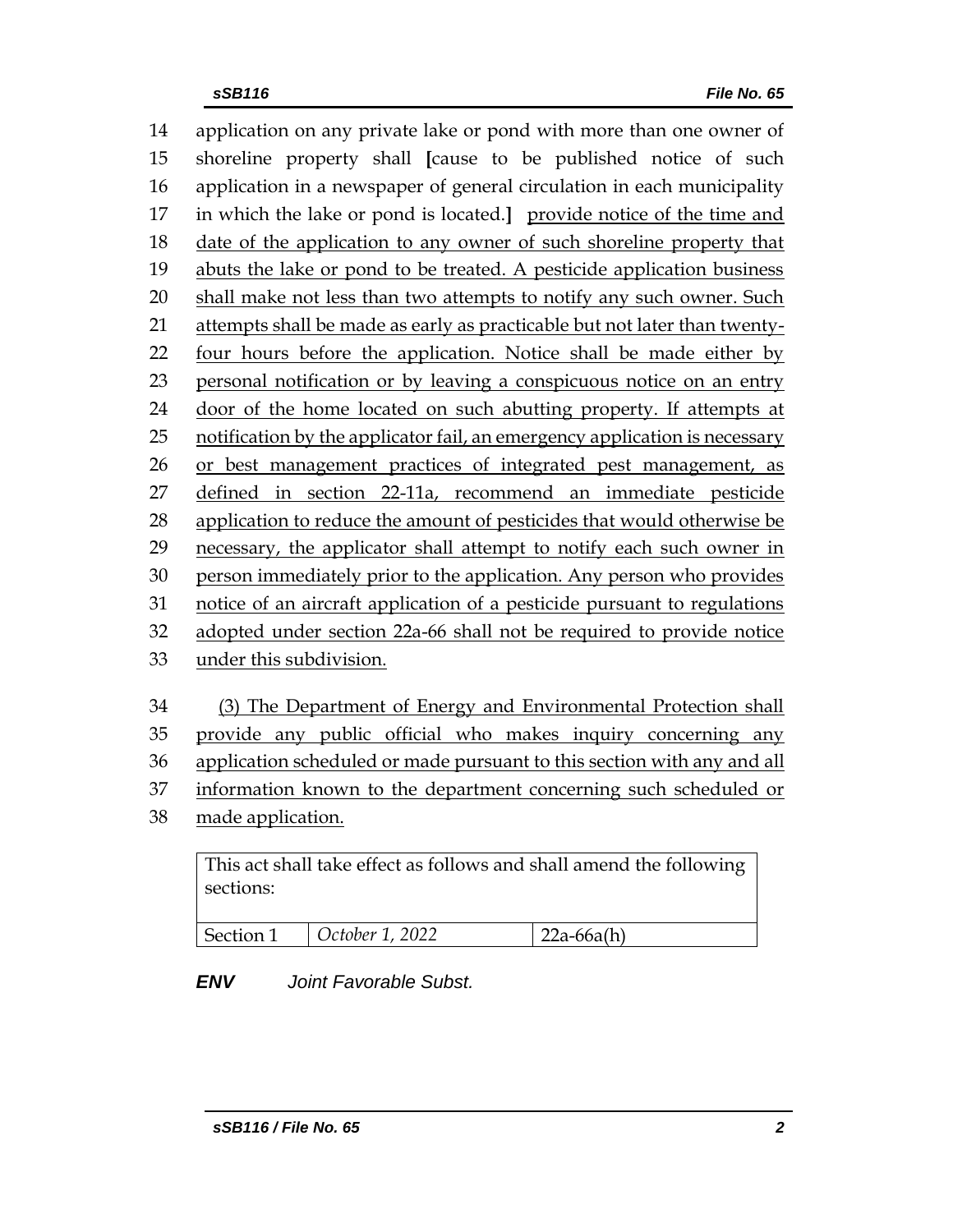*The following Fiscal Impact Statement and Bill Analysis are prepared for the benefit of the members of the General Assembly, solely for purposes of information, summarization and explanation and do not represent the intent of the General Assembly or either chamber thereof for any purpose. In general,*  fiscal impacts are based upon a variety of informational sources, including the analyst's professional *knowledge. Whenever applicable, agency data is consulted as part of the analysis, however final products do not necessarily reflect an assessment from any specific department.*

#### *OFA Fiscal Note*

*State Impact:* None

*Municipal Impact:* None

#### *Explanation*

The bill requires privately-operated pesticide applicators to provide notice to owners of certain shoreline properties of the time and date of future pesticide treatments. It also requires the Department of Energy and Environmental Protection (DEEP) to provide notice of this information to public officials inquiring about pesticide applications. This is not anticipated to result in a fiscal impact as DEEP currently has staff with expertise for this purpose.

#### *The Out Years*

*State Impact:* None *Municipal Impact:* None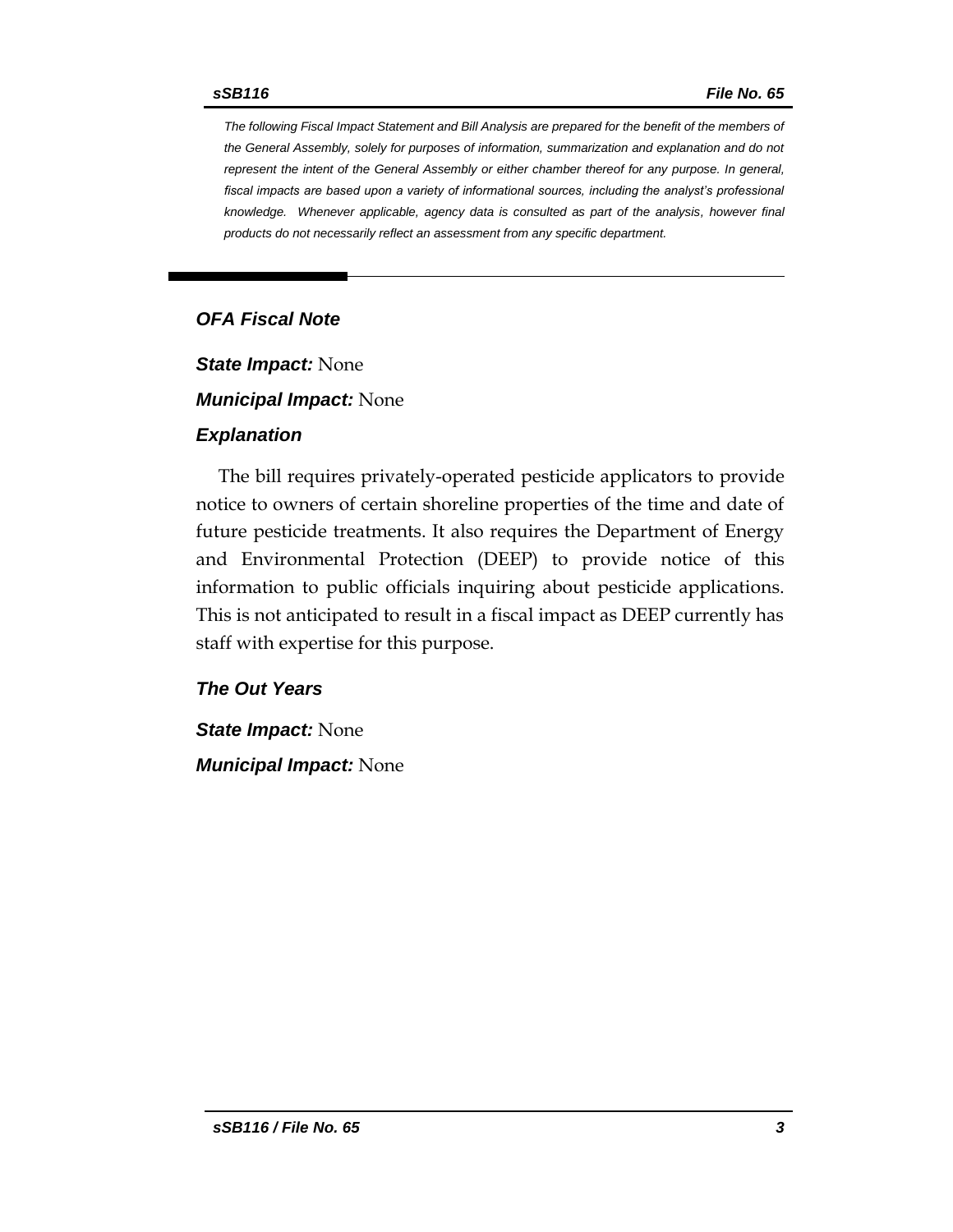#### **OLR Bill Analysis sSB 116**

#### *AN ACT CONCERNING NOTIFICATION OF PESTICIDE APPLICATIONS NEAR LAKES AND PONDS.*

#### **SUMMARY**

This bill eliminates the requirement that pesticide application businesses publish notice of a pesticide application on a private lake or pond with more than one shoreline property owner in a general circulation newspaper. The bill instead requires businesses to personally notify the shoreline owners or leave a conspicuous notice on an entry door of the home on the waterfront property. Anyone who gives notice of a pesticide application by aircraft according to state regulations is exempt from this provision. Under existing law, unchanged by the bill, if there is a state or municipally owned public access point, newspaper and signpost notice must still be given to the public.

Under the bill, the notice must give the time and date of the pesticide application. The pesticide application business must make at least two attempts to notify an owner, as soon as practicable but no later than 24 hours before the application.

If attempts to give notice fail, an emergency application is necessary, or best management practices of integrated pest management recommend an immediate pesticide application to reduce how much pesticide would otherwise be necessary, the bill requires the business to notify each owner in person immediately before the application occurs. Integrated pest management is a comprehensive pest control strategy that includes judicious pesticide use.

The bill also requires the Department of Energy and Environmental Protection to give a public official all information it knows about a